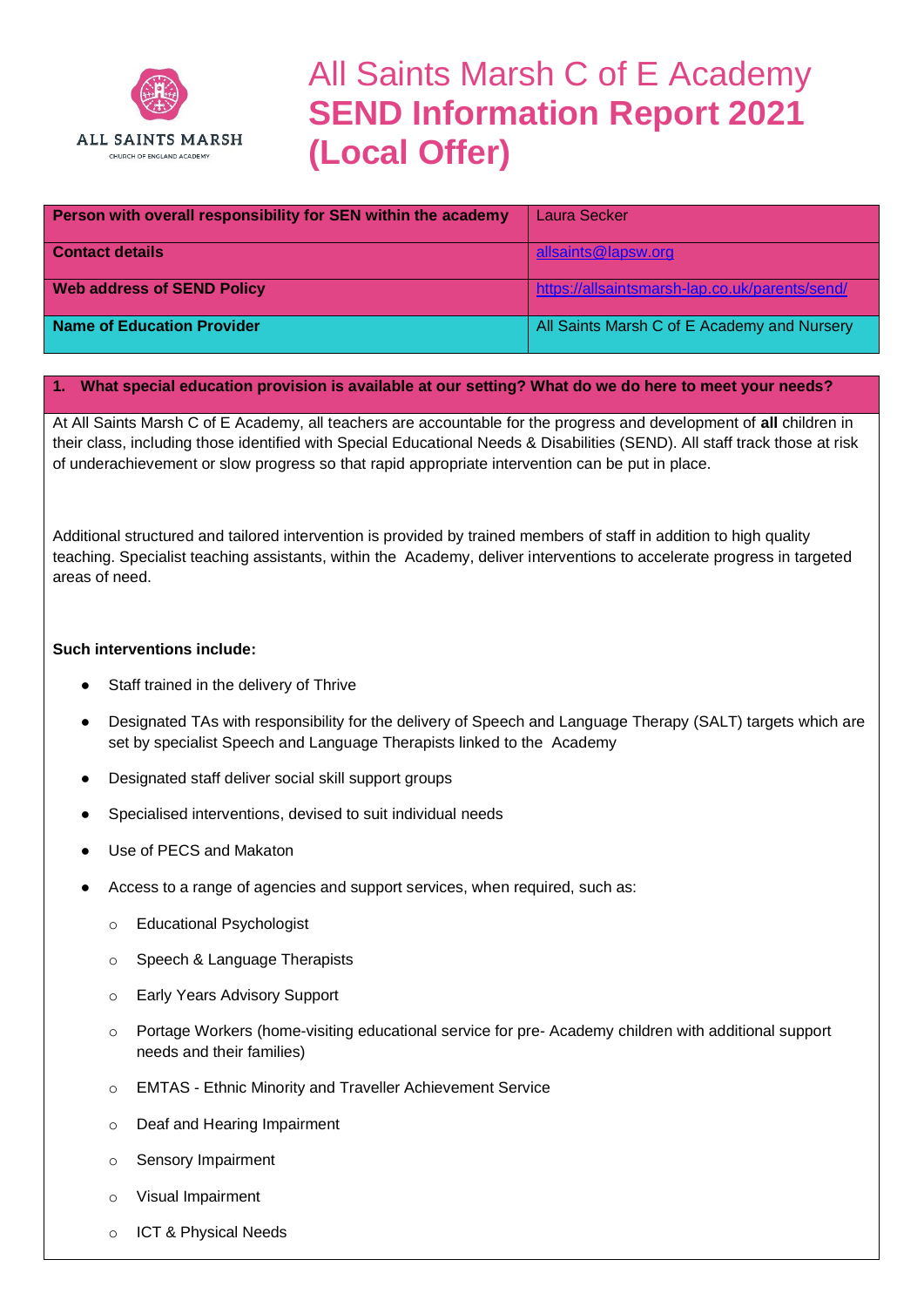- o CAMHS Child & Adolescent Mental Health Service
- Communication and Interaction Team
- o Social, Emotional & Mental Health Needs
- o Rehabilitation Officers for Visually Impaired Children (ROVIC)
- o Education Inclusion team.

Furthermore, members of staff may receive additional training to enable them to support specific pupils with additional needs, for example, PECS training to support children with communication needs.

**2. What criteria must be satisfied before children and young people can access this provision/service? What sort of needs would you have for us to be able to help you?**

We are an inclusive academy and consider placements for any child in our academy and nursery. We adhere to the guidance laid out in the Equalities Act 2010. Children with SEND are offered full access to a broad, balanced and relevant education, including an appropriate curriculum for the foundation stage.

For us to provide a successful provision for children with additional needs, we ensure we work in partnership with families and that families sign up to this agreement of building a team of support around the child. This may involve other outside agencies. We have clear induction meetings to ensure a child makes a successful start in our learning environments.

Through the academy's regular monitoring of attainment and progress, children who may require additional support have their needs identified and become part of our **' QFT, Assess, Plan, Do, Review'** process. Parents are consulted and encouraged to participate in partnership with the academy.

**3. How do we identify the particular special educational needs of a child or young person? How do we work out what your needs are and how we can help?** 

We have a clear system in place within the Academy to identify potential special educational needs for a child. We consider early identification of SEN to be vital.

- We follow the SEND Code of Practice (January 2015)
- All class teachers track and monitor the data of children's progress and attainment. Where a child is making limited progress, or achieving below age related expectations, the class teacher monitors to ensure this is not due to any underlying special educational need.
- Classroom observations and learning walks by academy leaders are standard practice to ensure that children's barriers to learning are not an issue that can be dealt with through the development of quality first teaching. Any concerns are shared with the SLT and/or SENDco
- The SENDCo will subsequently use appropriate assessment tools to further investigate concerns raised through the observation and monitoring processes.
- Where needed, we refer to outside agencies to provide support in the identification and assessment of any barriers to learning.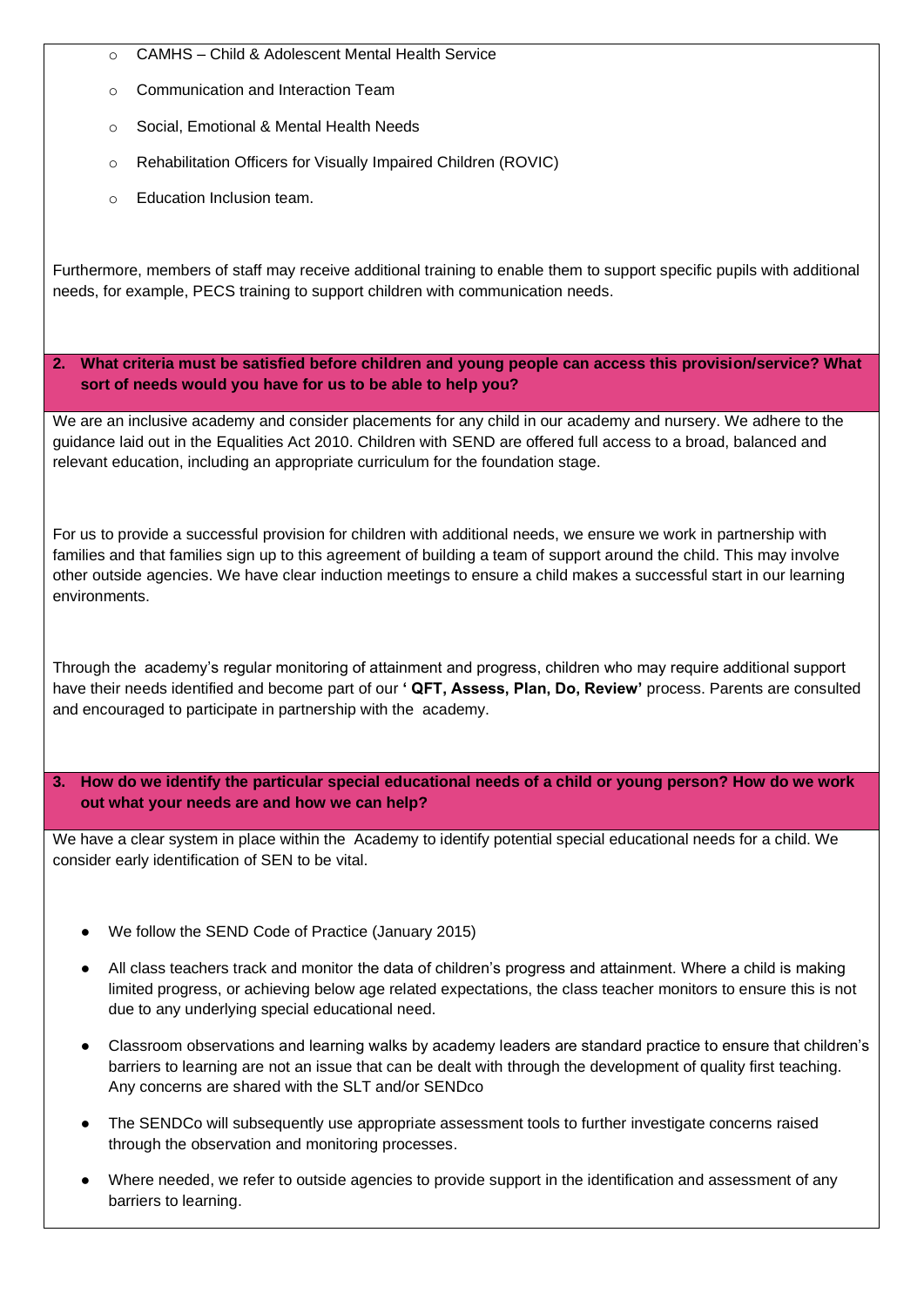- We support parents in liaising with medical professionals where an underlying medical condition is causing barriers to learning to aid the process of identification.
- Where behaviour is causing barriers to learning, we work closely with families to identify what the cause might be, such as parenting support, housing, bereavement or friendship issues.
- **4. How do we consult with parents and/or children and young people about their needs? How do we find out about you and what you and your parents think you need to help you?**

We recognise that it is essential we work in partnership with parents.

We do this in many ways:

- Individualised processes in place between local nurseries and the academy to ensure a smooth transition.
- Individualised transition processes in place between the academy and Secondary schools..
- Home Visits on entry for children transferring from nursery
- Open days
- Tours of the Academy by the Headteacher
- Staff visible and present at the beginning and the end of the day.
- Termly parent consultations
- **EHCP (Educational Health Care Plan) Annual Reviews**
- Termly Individual Support Plan reviews
- Home/ Academy communication books, where required
- Regular 'check in, check-ups and check outs' (opportunities for teacher/pupil communication)
- Subject leaders provide parent advisory/information sessions for key areas of children's learning e.g. approaches to calculation or reading development.

# **5. What is our approach to teaching children and young people with special educational needs? How will we teach you?**

Our academy is an inclusive learning environment and we value each child as an individual. All children are treated with equity, and we ensure that, when additional needs are identified, a team is built around the child. This team is inclusive of the parents/carers who know the child best, the class teacher and SENDCo and any additional outside agencies who may be involved in providing specific objectives and supportive advice (including health and social care).

The information from the team provides a clear identification of the child's needs. Teachers then use this information to ensure the child's needs are recognised and planned for within the classroom environment. Teachers are responsible for ensuring quality first teaching is adapted to meet the needs of any children with SEND.

Some pupils may require individual assessment by the SENDCo. The assessment will determine whether the pupil requires a bespoke programme of support. The programmes are devised to suit individual needs of the child and using evidence based research. Children identified with a higher level of need will also have an ISP (Individual Support Plan) with individualised targets.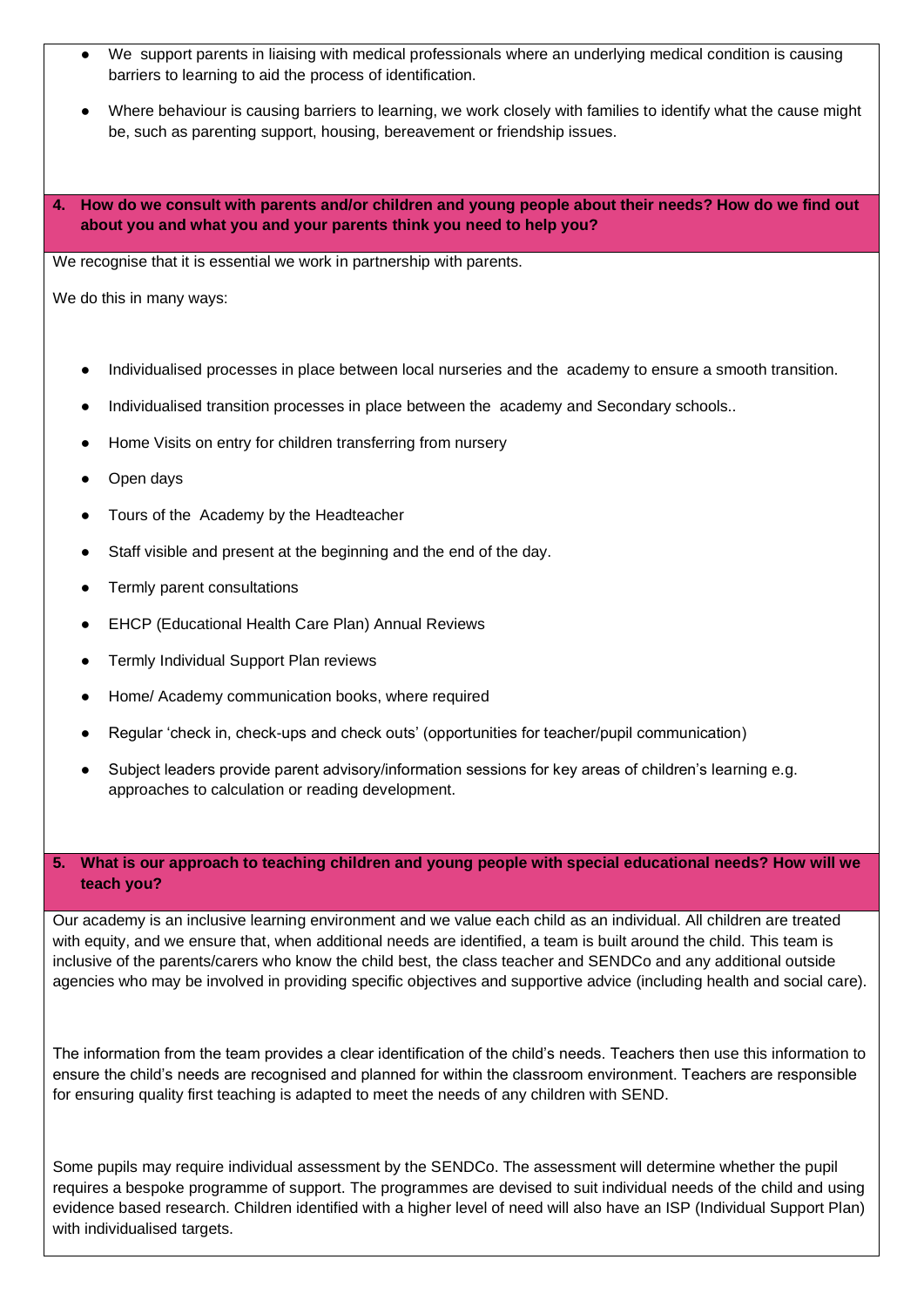**6. How can we adapt our curriculum for children and young people with special educational needs? What sort of things will you learn here?**

We adapt the curriculum by:

- Adaptation of class teaching quality first teaching ensuring access for all learners
- Teachers identifies children who need tailored intervention, in liaison with SLT, SENDco and parents
- Individual Support Plans provide key targets and provision.
- Engaging parents to support home learning
- Resources and specialist equipment provided and tailored to support children with special educational needs to progress within the classroom
- Any interventions in addition to classroom teaching are reinforced and consolidated in the classroom
- **7. How will we ensure we get the services, provision and equipment that children and young people need? How will we make sure that you get all of the help that you need from different people?**

At times we need to call on the advice of professionals to ensure that we have identified and provided for a child's needs effectively, this might include:

Gaining support from external professionals (eg the Communication & Interaction Team) for expert guidance on the best ways to support a pupil with autism.

There may be times when do not have the resources and facilities to meet the specific needs of an individual child. Although we make every reasonable effort to do so, when this occurs we take advice from the Local Authority Special Educational Needs Team and signpost parents/carers for advice.

- **Educational Psychology Service**
- Speech and Language Therapy Service
- **Hearing Impairment Service**
- **Visual Impairment Service**
- Communication & Interaction Team
- **Academy Nurse**
- Paediatrics
- **CAMHS**
- **Social Care**
- Devon Information advice and support for SEND (DIAS) (For parents confidential and free)

**8. How is this provision funded? Who pays for this?**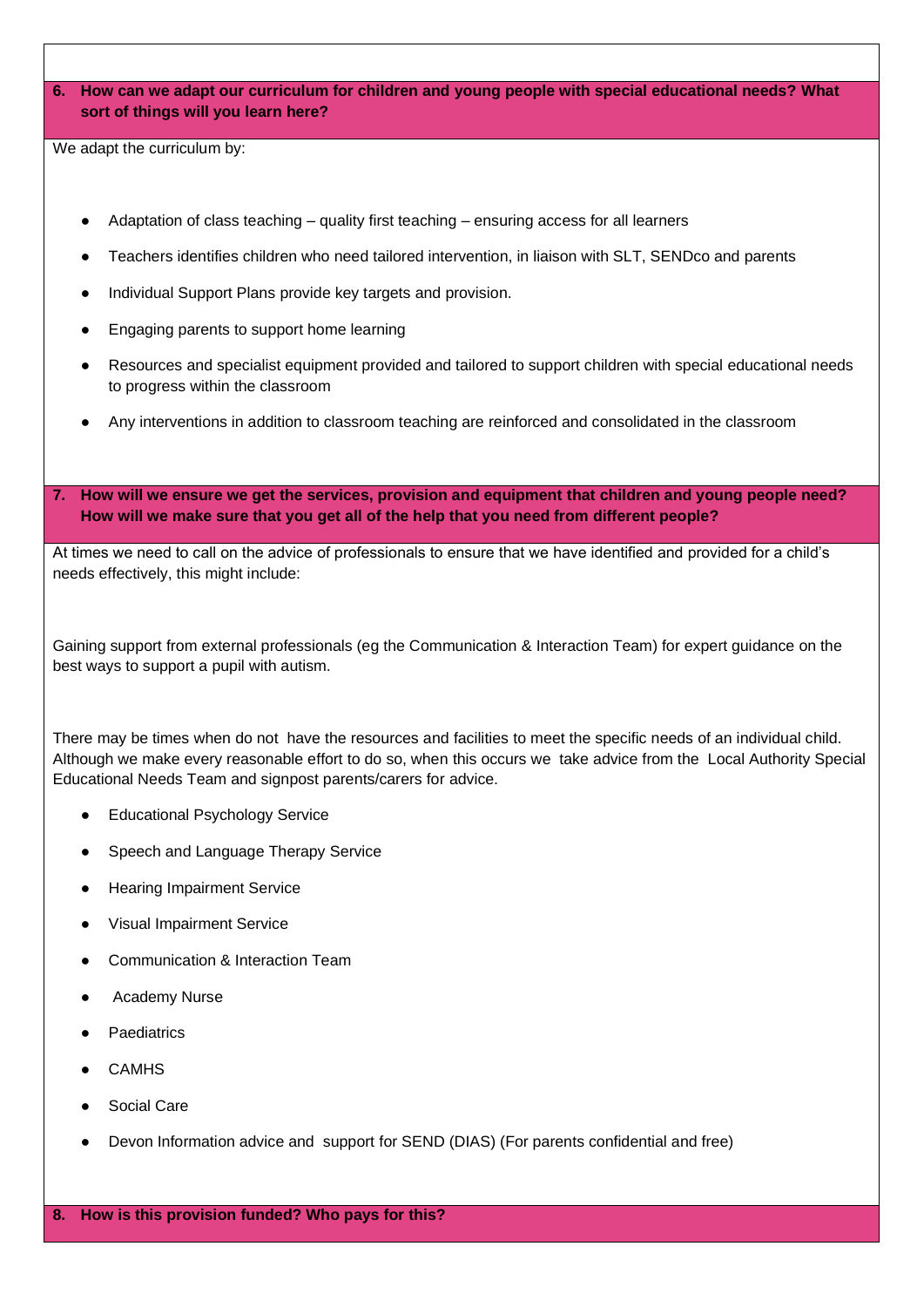At All Saints Marsh provision for meeting the needs of pupils with special educational needs is funded by the academies' notional SEND budgets. Some pupils with special educational needs may also be eligible for Pupil Premium funding if they are in receipt of Free School Meals, are Looked After by the Local Authority or if their parents work in the Armed Forces. (for details of this please see the pupil premium annual report available on our website.)

Pupils with complex special educational needs and/or a disability who have an Education, Health and Care (EHC) plan may also receive additional funding from the Local Authority according to the complexity of the child's needs.

**9. What additional learning support is available for children and young people with special educational needs and how do they access it? What else will we do to help you learn and how will this happen?** 

As outlined in section 12, we may need to draw on support from outside agencies. The SENDCo will signpost parents and carers to appropriate agencies and Early Intervention Parent Support can offer to support parents through the referral process.

**10. How do we support and improve the emotional and social development of children and young people with special educational needs? How can we help you learn about your feelings and relationships?** 

- A range of pastoral interventions based on the identification of need e.g. building positive relationships/Boxall
- A robust Personal Social and Health Education Curriculum (PSHE)
- Professional Development for all staff focusing on behaviour management.
- Meal Time Assistants training and support for lunchtime positive behaviour management
- The Academy follows a Positive Behaviour Policy to provide a consistent approach to behaviour management in every school.
- Guidance for parents in the emotional and social development of children (which may manifest as behavioural difficulties) with signposting to appropriate support through Early Help Intervention/Parents Support
- Where social care is supporting a family, designated members of staff liaise with the case workers.

**11. How do we support children and young people with special educational needs moving between phases of education and preparing for adulthood? How can we help you to get ready to change to a different place or to leave here?**

#### Nursery to KS1

- o Personalised tours for potential parents
- o Home visits
- o SENDCo liaison with children who may require extended transition
- $\circ$  Opportunities for nursery children to spend time at the setting 'Stay and Play' sessions
- $\circ$  Academy Entry Plans are implemented with children already identified with a high level of SEND. These plan are reviewed following entry to the Academy.

Key Stage 1 to Key Stage 2

 $\circ$  Transition sessions for children to spend the day with their next teacher prior to moving year group.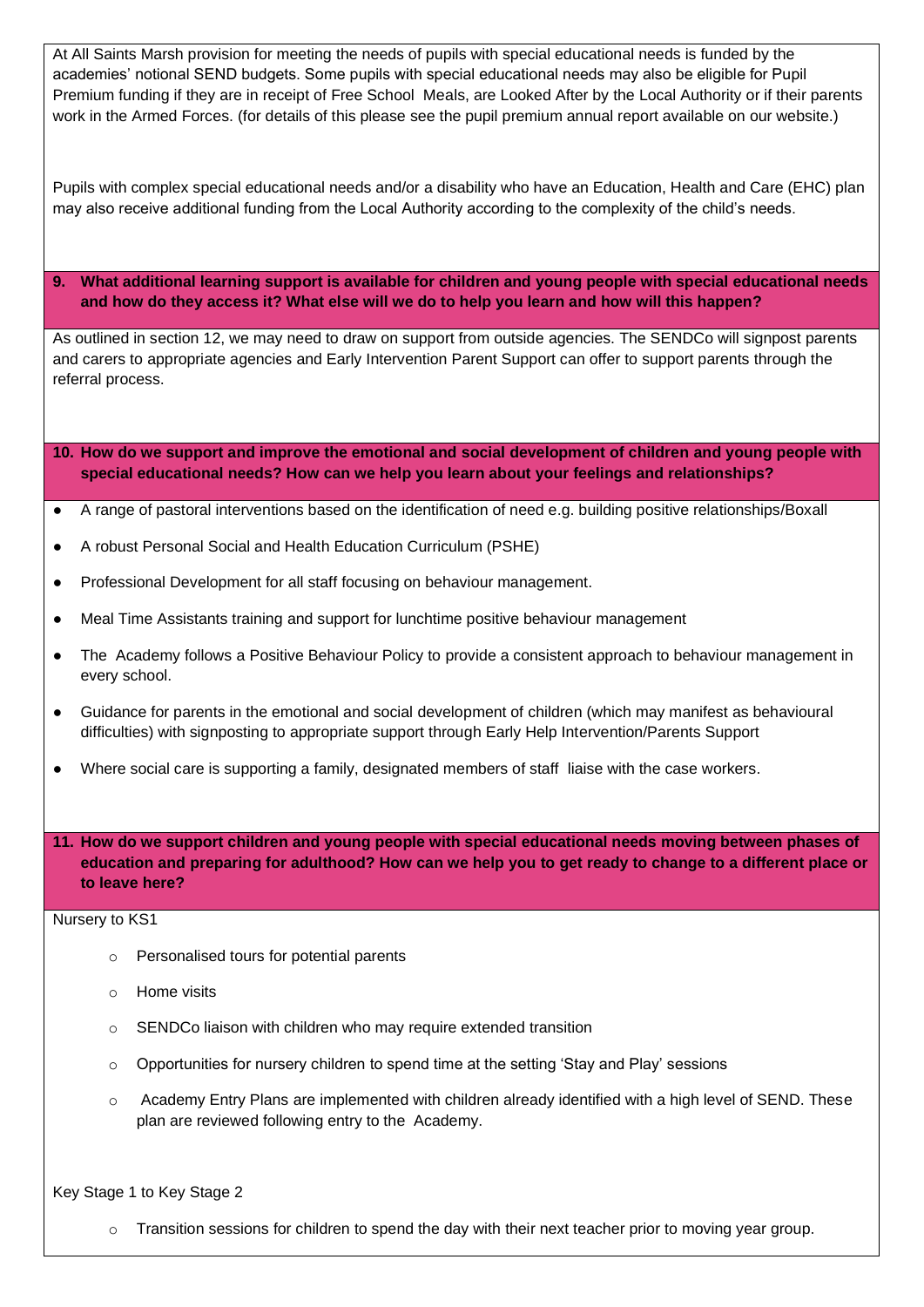- $\circ$  Extended transition plans for children who may require additional transition days
- Class teacher handover to include sharing of SEND information

### Key Stage 2 to Key Stage 3

- Open day for parents and children (hosted by KS3 provision))
- o Assisted and enhanced transition for vulnerable pupils
- o Year 5 opportunities to visit local secondary settings
- $\circ$  Assisted transition for vulnerable children or those who would benefit from additional transition
- o Transition meetings between SEND Leads in both settings

**12. What other support is available for children and young people with special educational needs and how can they access it? What other help can we give you or help you to get?** 

*When a need is identified the SENDCo will liaise with parents and class teachers:*

*The class teacher, as the professional who knows each child the best, remains the key point of contact for parents. The class teacher is supported by the SLT and the SENDco.*

- The academy can aid parents and children in accessing the following (which is not an exhaustive list):
- Social, Emotional and Mental Health:
	- o Designated Safeguarding Lead will liaise with Social Care and oversee Child Protection, Child In Need & Early Help
	- o Pastoral interventions identified by need
	- $\circ$  Liaison with outside agencies for advice and support Educational Psychologist, Child Adult Mental Health Service (CAMHS),
	- o Implementation of the Academy's behaviour policy
	- o Behaviour concern may be referred to SENDCo which may result in referral to Behaviour Support Team
	- o Education Inclusion Team
	- o Family Values
- Communication and Interaction
	- $\circ$  Speech & Language concern may result in referral for Speech and Language Therapy
	- $\circ$  Liaison with Speech and Language Therapist. Recommendations implemented by allocated member of staff.
	- o Use of resources such as: Talking Tins and Talking Postcards, Colourful Semantics
	- o Request to outside agencies for advice such as Advisory Teacher from the Communication and Interaction Team (CIT)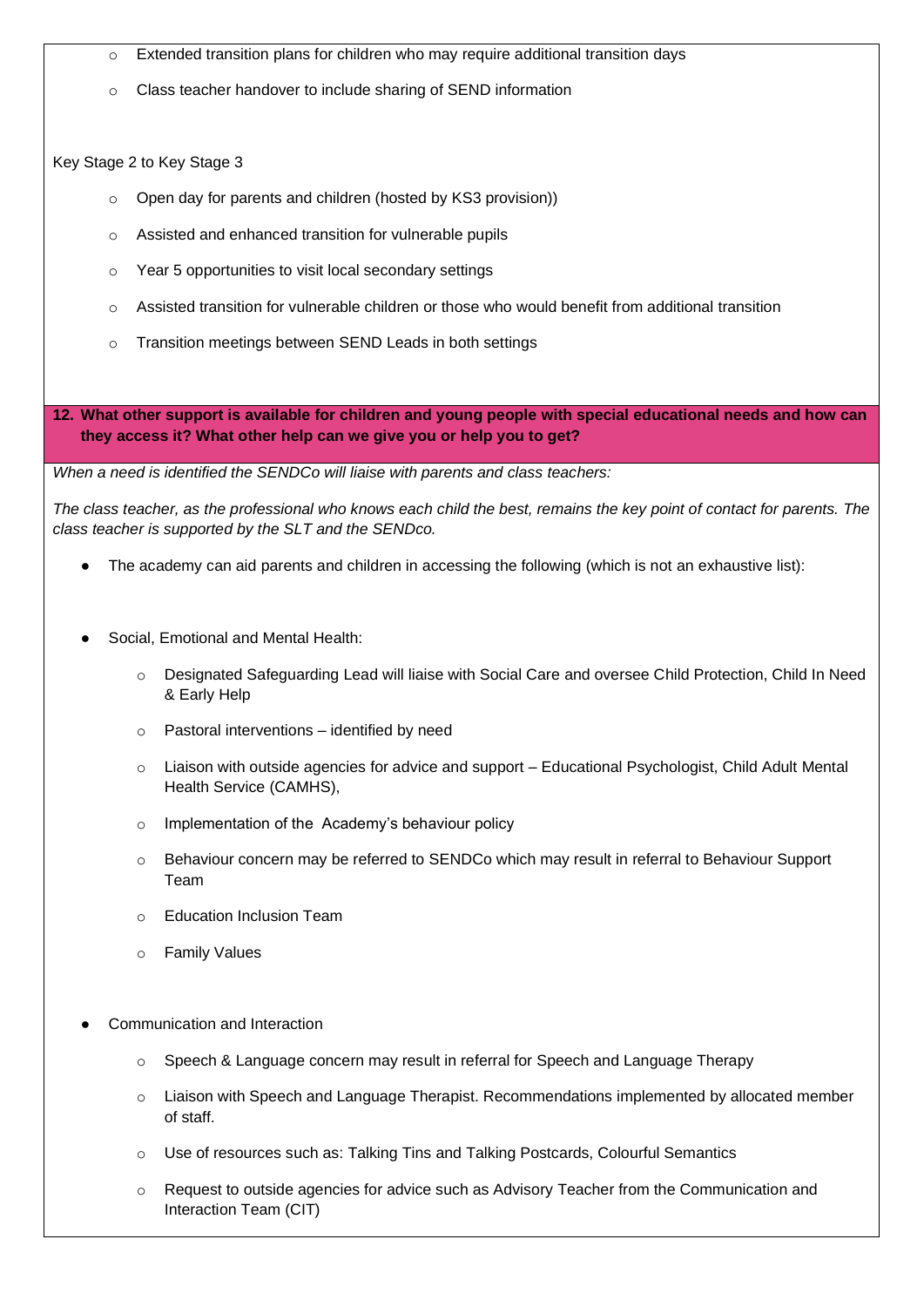- **Cognition and Learning** 
	- Concern may be referred to SENDCo from staff, using our graduated response paperwork, with concerns regarding progress or achievement.
	- o Specific tailored interventions
	- o Assessment may be undertaken by SENDCo to determine barriers to learning followed by the implementation of appropriate bespoke intervention
- **Physical and Sensory** 
	- o Outside agencies for advice such as Visual and Hearing Impairment Advisory Teachers
	- o Implementation of recommendations by Occupational Therapist or Physiotherapist by an allocated member of staff
	- $\circ$  Outside agency referral to Occupational Therapist for assessment and intervention
	- o Provision of support resources as advised (wedges, specialised equipment)
- **Medical** 
	- o Regular meetings with school nurse
	- o Liaison with medical professionals for children with ongoing treatment
	- o Implementation of medical plans as advised by medical professionals
	- o Medical Inclusion Team as required.
- **13. What extracurricular activities are available for children and young people with special educational needs? What other activities can you do here?**

All Saints Marsh C of E Academy has extra-curricular activities available to all pupils, such as:

- A range of After Academy Clubs including sports, board games, art and drama
- Regular Academy visits that are fully inclusive we complete full risk assessments where children with specific difficulties may require additional support
- Residential Experiences for KS2 children

**14. How do we assess and review progress towards agreed outcomes, and how are parents, children and young people involved in this process? How do we know that the help we are giving you is working? How can you and your family tell us what you think?**

A graduated approach to SEND is used across the Academy, following the **QFT Assess, Plan, Do, Review process.**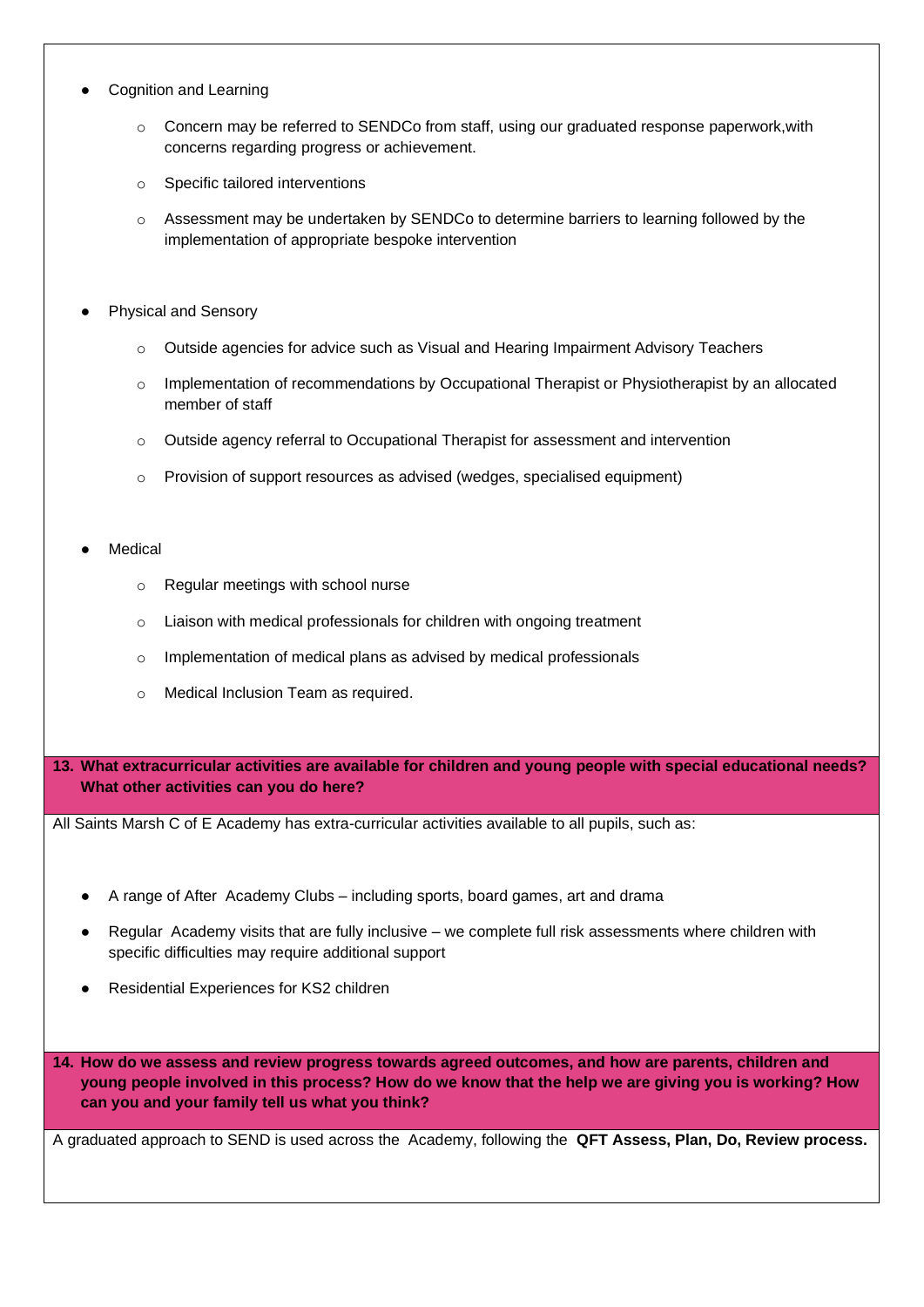As soon as a SEND concern is raised, the Academy will seek the viewpoint of parents and children involved. Your voice as a family is extremely important in ensuring we have a full and broad picture of your child and that we have all relevant information to support the assessment and support process.

We may use the advice of professionals such as Educational Psychologists and/or Speech and Language Therapists, to agree desired intervention that is recorded as part of a child's Individual Support Plan. If your child has an Individual Support Plan (ISP), Parents/carers will be invited to a review meeting at least 3 times a year and your views (Child and Parents) taken into consideration in planning next steps. Parents will be aware of outside agency involvement with their child and will be provided with relevant reports detailing intervention and progress.

Termly tracking of data and other evidence of progress is recorded on children's records to ensure we can monitor the impact of additional support and intervention.

An Education Health and Care Plan (EHCP) is reviewed annually, twice if the recipient is under five years of age. The Annual Review enables provision for the pupil to be evaluated and, where appropriate, for changes to be made. Parents and pupils are consulted and encouraged to give their views as part of this review process.

**15. How do we assess the effectiveness of our special needs provision and how are parents, children and young people involved in this assessment? How do we make sure that we are being the best that we can be? How can you and your family tell us what you think?**

All intervention and provision implemented across the Academy is regularly reviewed to measure impact. If the intervention hasn't been effective in ensuring progress within the targeted area of need, the child's needs will be reassessed, and interventions modified accordingly. The review process varies depending on the area of need: Cognition and Learning, Communication and Interaction, Physical/Sensory and Social, Emotional and Mental Health. This may be in conjunction with outside agencies, for example, occupational therapy reviewing impact of a support plan they have provided, and the Academy has implemented.

As part of our practice, we collect information and feedback from parents and pupils using parental and pupil termly reviews.

Expertise is shared across the our trust. We carry out cross-academy moderation, which ensures that we have secure assessments of all children in the Partnership.

**16. How do we ensure that teaching staff and other staff have the expertise needed to support children and young people with special educational needs? How do we make sure that everyone that works with you has the right skills and can do the right things to help you?**

Quality First Teaching is the key to ensuring the best progress for all children. We invest in our staff to provide a learning environment where high quality interventions are run by trained staff, rather than deploying a Teaching Assistant in each class room.

- Across the trust, the SENDCo's meet monthly to ensure best and consistent practice.
- SENDCo attends regular SENDCo Forums where there are opportunities to network and share good practice with local SENDCos in Devon and beyond
- Termly SEND Clinics/Inclusion Meetings held with class teachers and SENDCo to share expertise.
- Termly planning and review meetings between SENDco and Educational Psychologists.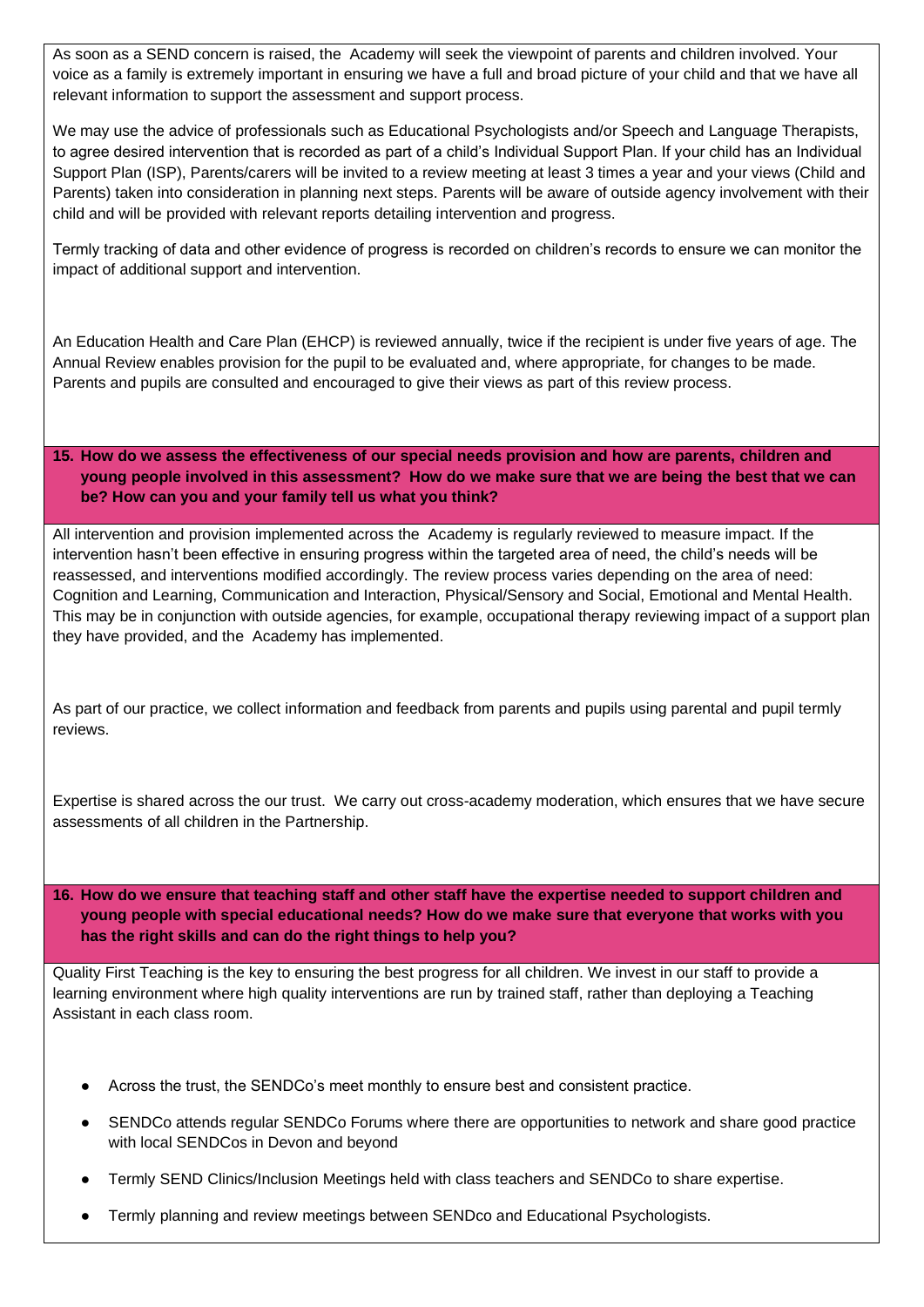SENDCo consults with professionals from a range of services where required to ensure children with additional needs are best supported with recommendations from all professionals involved with the child.

# **17. How do we keep parents informed where children and young people have special educational provision but do not have an Education Health and Care Plan? How do we make sure that your parents know how we can help them?**

Pupils with more complex and significant needs have Individual Support Plans (including those with an EHCP). These termly documents are produced in consultation with parents and the pupil. A summary of the special educational need is recorded, and targets set. A review meeting is held to measure the impact of the support provided and to consider whether changes to that support need to be made. These meetings are held termly and the pupil, their parents, the class teacher and the SENDCo can all contribute to the review.

Where staff are concerned about a potential Special Educational Need, parents will be involved fully in the process of assessments and any outside agency involvement.

Once a barrier has been identified through the graduated response and liaising with teaching staff and other professionals (such as Speech and Language Therapists or Educational Psychology) an Individual Support Plan may be put in place. We recognise that families hold a wealth of information and it is essential we work as a team to ensure best outcomes for children.

Teachers are available in the mornings and afternoons for direct contact to support home/ Academy communication. Parent Consultations are held termly, where progress and concerns are shared.

Other communication documents may be used, based on the child's individual needs, such as: home/ Academy reward or behaviour chart and medical care plans.

**18. How can parents, children and young people make a complaint about our provision? What can you do if you are not happy about something that has happened here?** 

We endeavour to work with parents at every opportunity, with staff available to speak to before and after Academy and a visible presence on the playground to build a collaborative relationship.

However, at times a complaint may be raised. If this is the case, there are many ways of gaining a positive resolution.

- Initially, parents/carers should seek a consultation with the class teacher and see if matters can be resolved
- If the concern persists or is unresolved, an appointment to see a member of the Senior Leadership Team can be arranged through the Academy office

**19. How can parents, children and young people get more information about the setting? How can you find out more about us?**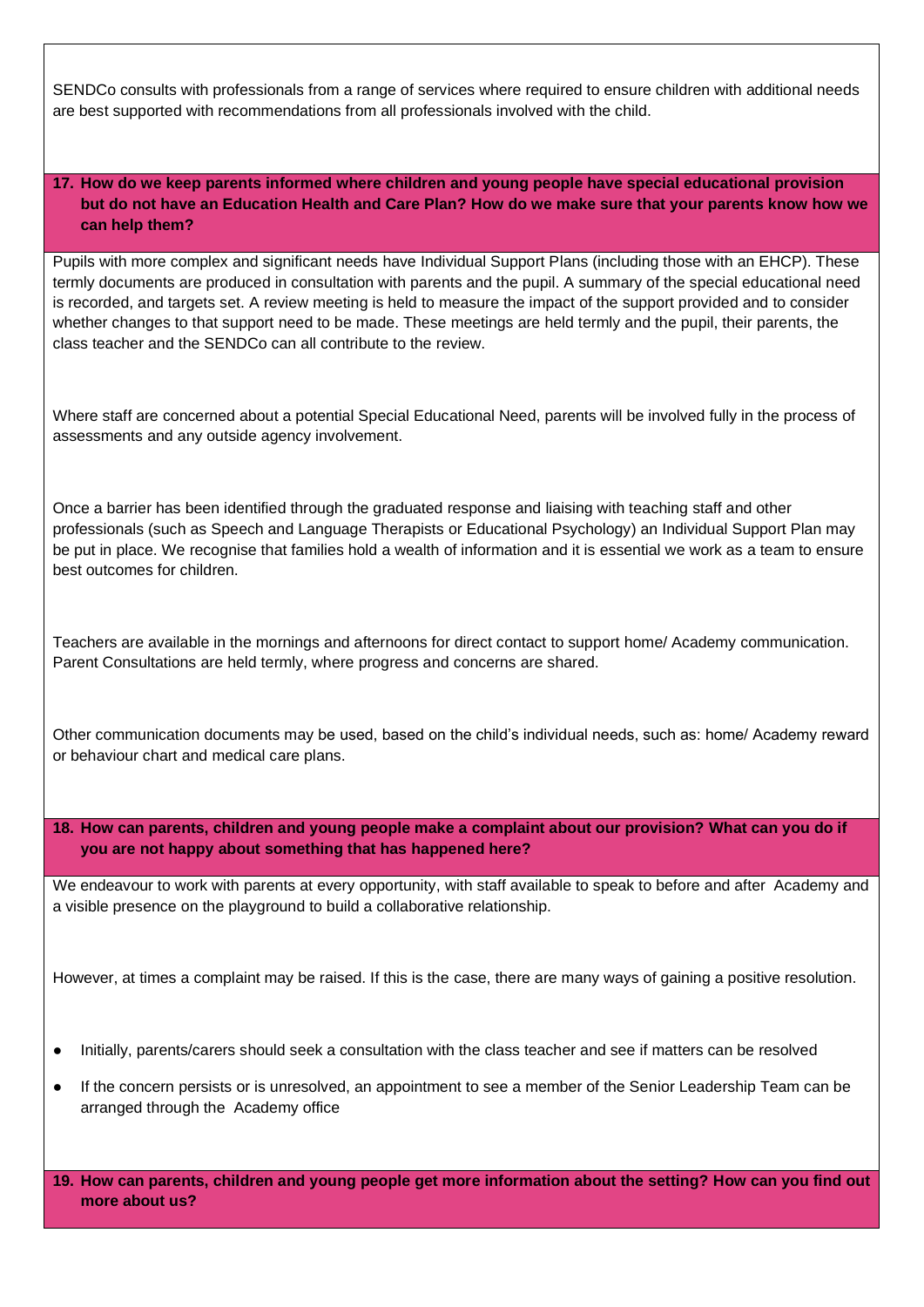If you would like to gain more information about All Saints Marsh C of E Academy and what we can offer children and families, please:

- Contact the Academy office directly via phone or email:
- Arrange a parent tour (please contact the Academy for information.)

Visit our website provide up to date newsletters and information.<https://allsaintsmarsh-lap.co.uk/>

**20. How the Academy involves other bodies, including health and social care bodies, local authority support services and voluntary sector organisations, in meeting children and young people's SEN and supporting their families? How do we work with everyone else to help you?**

The Academy can arrange visits from the School Nurse Team to discuss pupils' medical needs.

If a pupil has been referred to the Paediatric team the Academy will be contacted for information and consultation.

The Designated Safeguarding Lead has access to Multi Agency Safeguarding Hub (MASH).

The Academy has access to additional support through Devon Integrated Services. WE have access to an educational psychology service. Planning and review meetings are held during the year to discuss pupils with SEND prior to engaging their involvement or to discuss progress.

Devon Information Advice and Support for SEND (DIAS) offer support for children and young people with SEND and their parents and carers - [www.devonias.org.uk](http://www.devonias.org.uk/)

**21. Arrangements for supporting children who are looked after by the local authority and have SEN. How do we help children who are looked after by Devon Council?**

The Looked After Children Coordinator will liaise with the SEND Team with regards to accessing appropriate support and provision for identified SEND children. This will follow the **QFT Assess, Plan, Do, Review** model.